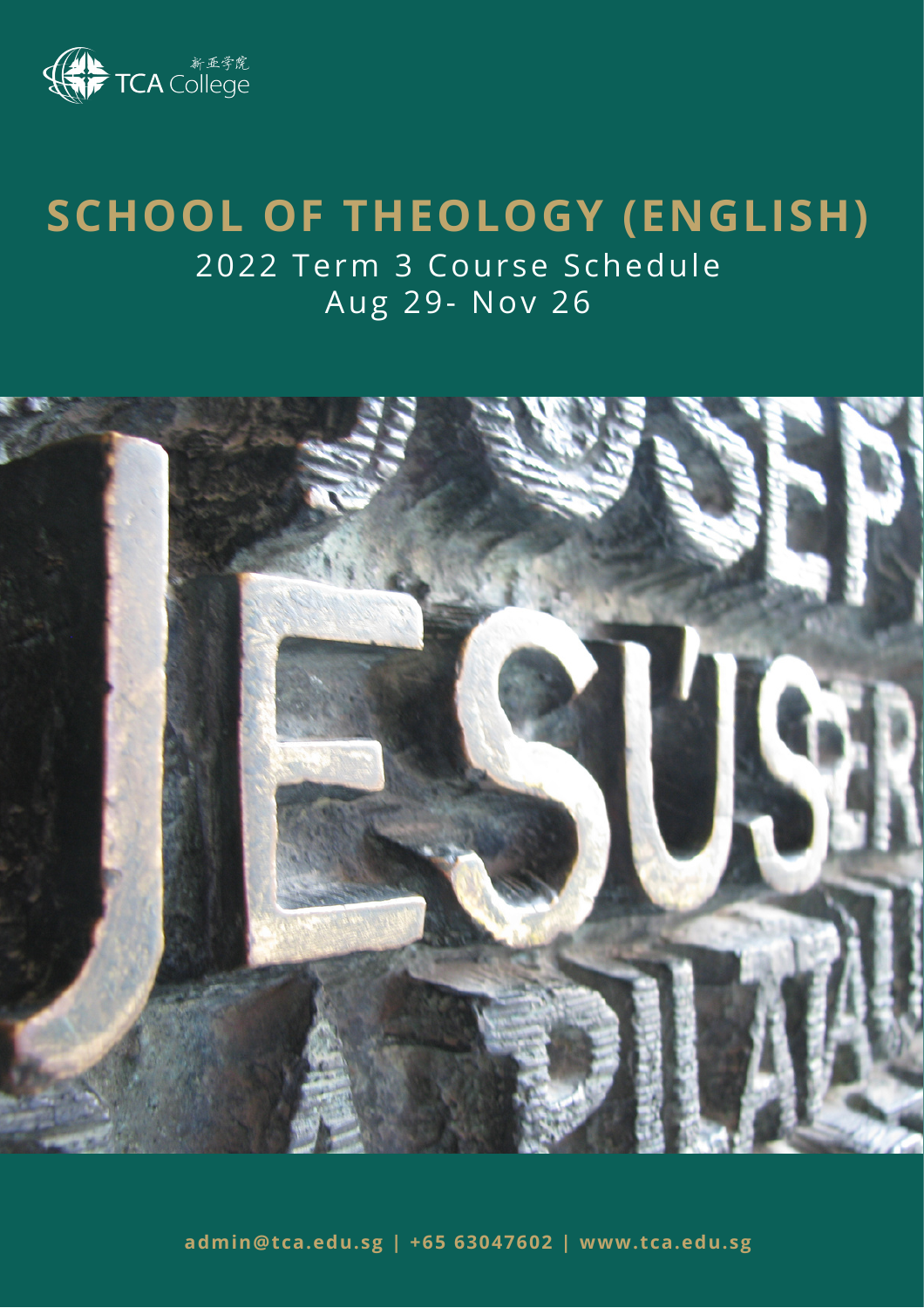## **C H U R C H H I S T O R Y**

REV LILY LIM EVERY MON, 9AM-12PM

This course examines the dynamic period in the life of the Church from the early beginnings in Jerusalem to the end of the 20th Century. It introduces the key personalities and the major events that shaped the Church and establishes these developments, people, and events as the spiritual heritage of all Christians.

SOTE

### **I N N E R H E A L I N G A N D W H O L E N E S S**

REV DR JOHNATHAN LEE EVERY MON, 2-5PM

This course introduces the ministry of Inner Healing and Wholeness. It will help students to understand the relevance and healthy boundaries of this ministry for believers through lectures, readings and discussion on the biblical, theological, historical development and current practices of this ministry. This is not a skill course although some basic skills will be discussed.

### **H E R M E N E U T I C S NO AUDIT**

REV DR JOSEPH TAN EVERY MON, 7-10PM

This course is an introduction to the interpretation of the Bible, with a view to providing a historical perspective and practical helps with which to study, interpret and apply Scripture.

## CHURCH EDUCATIONAL MINISTRIES

REV DR LAM EE LIN EVERY MON, 7-10PM

The church is as strong as the people in the congregation. Besides giving attention to historical and philosophical foundations of Christian education, this course focuses on curriculum considerations across the whole church. Discussion includes what curriculum is appropriate for various groups in the church to foster faith development.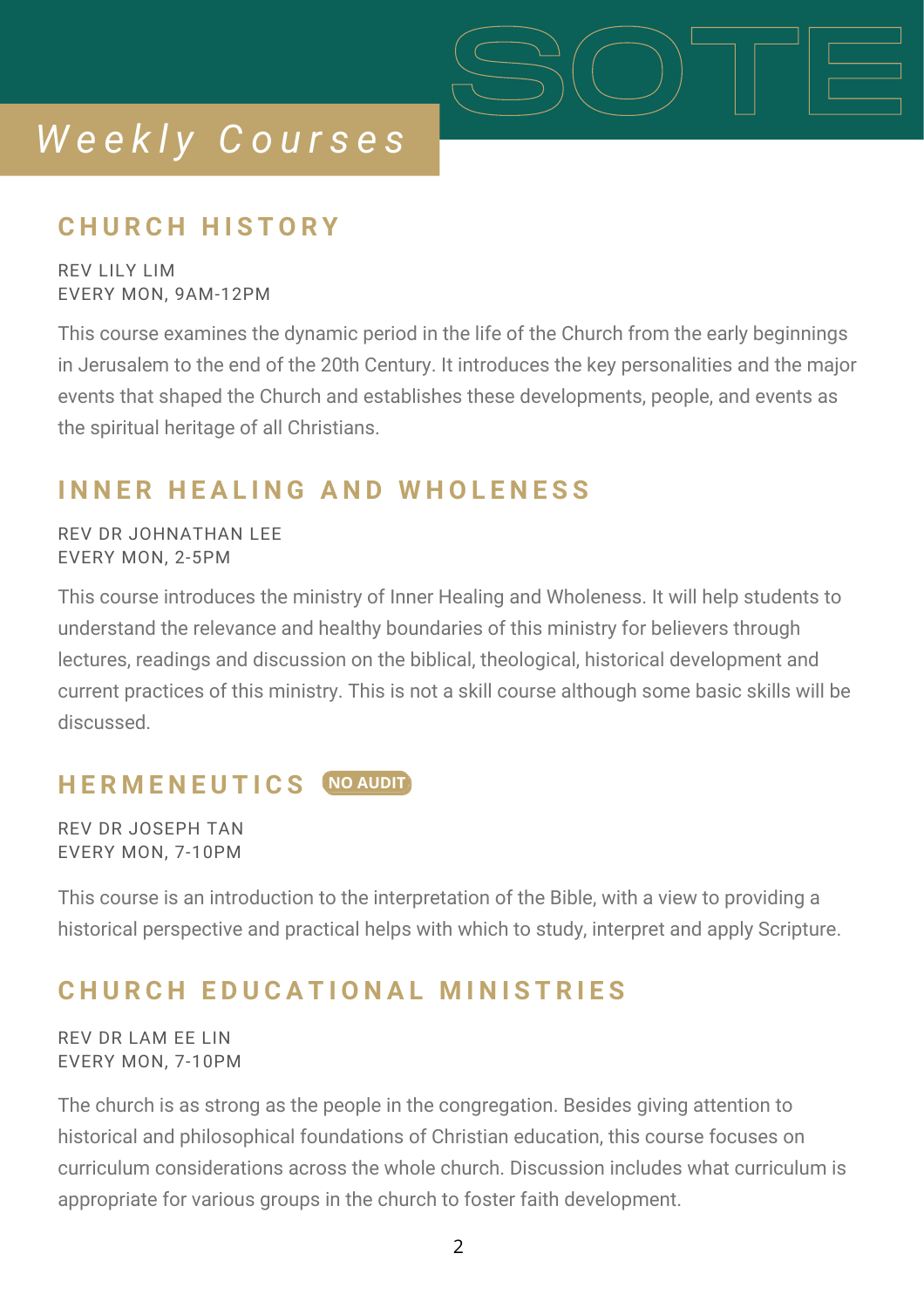## THEOLOGY III/ SYSTEMATIC THEOLOGY III

### DR ROBERT SEARS EVERY TUE, 9AM-12PM PRE-REQUISITE FOR NON-GRADUATE STUDENTS: CHRISTIAN DOCTRINE

This course will introduce students to pneumatology (the Holy Spirit), ecclesiology (the Church), and eschatology (the end times) – exploring biblical, classical, contemporary, and liturgical expressions of these areas of theology, paying special attention to the various understandings and traditions which have divided the church. Deliberate connections will be made between these three doctrines and the life-giving practices of the Church.

SOTE

#### **J E R E M I A H NEW**

REV DR TAN HOCK SENG EVERY TUE, 2-5PM PRE-REQUISITE: OLD TESTAMENT SURVEY/FOUNDATIONS

The book of Jeremiah comprises stories about the prophet Jeremiah and his exchanges with Yahweh, and messages given to him by Yahweh. Jeremiah brings God's indictment against the Israelites for repeated and egregious covenant violations with a call to repentance lest they incur the wrath and judgement of God. More than that, the prophet includes a message of hope for future restoration of the people of God through a new covenant that will also bless the other nations. Students will learn about the content of the book, its dominant theological themes, and the application of its key-messages for the Church.

#### **G R E E K I I I NO AUDIT**

REV DR BABU IMMANUEL EVERY TUE, 7-10PM PRE-REQUISITE: GREEK II

Greek III is the third of a three-part introduction to the essential elements of koiné Greek New Testament through familiarization with understanding and application of basic grammar and vocabulary utilized in actual verses or passages.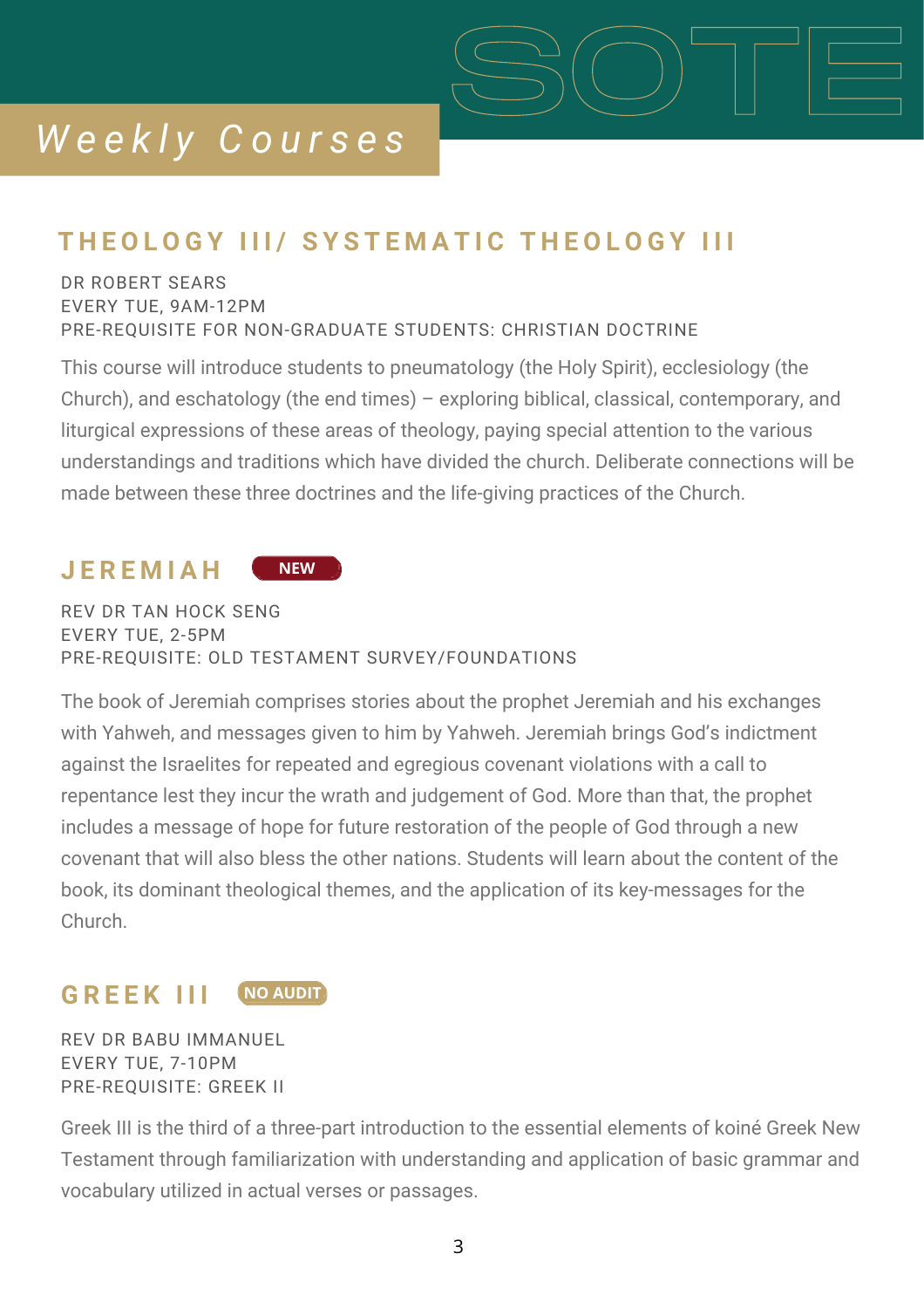#### **FACETS OF SPIRITUAL LEADERSHIP NEW**

REV DR PHILIP HUAN EVERY TUE, 7-10PM

Leadership is a gift that is received and grown. It is something God imparts into a believer before even the believer knows it. With increasing awareness, the believer hones and sharpens it in partnership with God. This course seeks to introduce a definition of leadership, educate on frameworks for the various facets, and provide handles in application and growth in both skill and character. The course will cover the call and purpose of a leader, God's empowerment for leadership, vision casting, building united teams and other leadership facets.

## **C U L T U R A L A N T H R O P O L O G Y**

REV LILY LIM EVERY WED, 7-10PM

This course aims at providing anthropological insights, skills, and practical application for effective witness and ministry in one's own culture, in a foreign culture, or in a multi-cultural setting. Our approach integrates Biblical theology, anthropological insights, and communication dynamics.

#### PASTORAL MINISTRIES/PASTORAL  $F = F \times F$  **A**  $F = F \times F$  **E**  $F = F \times F$  **E**  $F = F \times F$  **E**  $F = F \times F$  **E**  $F = F \times F$  **E**  $F = F \times F$  **E**  $F = F \times F$  **E**  $F = F \times F$  **E**  $F = F \times F$  **E**  $F = F \times F$  **E**  $F = F \times F$  **E**  $F = F \times F$  **E**  $F = F \times F$  **E**  $F = F \times F$  **E**  $F = F \times F$  **E**  $F = F \times F$  **E NO AUDIT**

REV DR JOHNATHAN LEE EVERY THU, 7-10PM

This course will examine the life and work of the pastor. It will examine the biblical and theological foundations of ministry as well as the nature of the ministry itself. It will also give special attention to specific duties such as preaching, teaching, counseling, and leadership.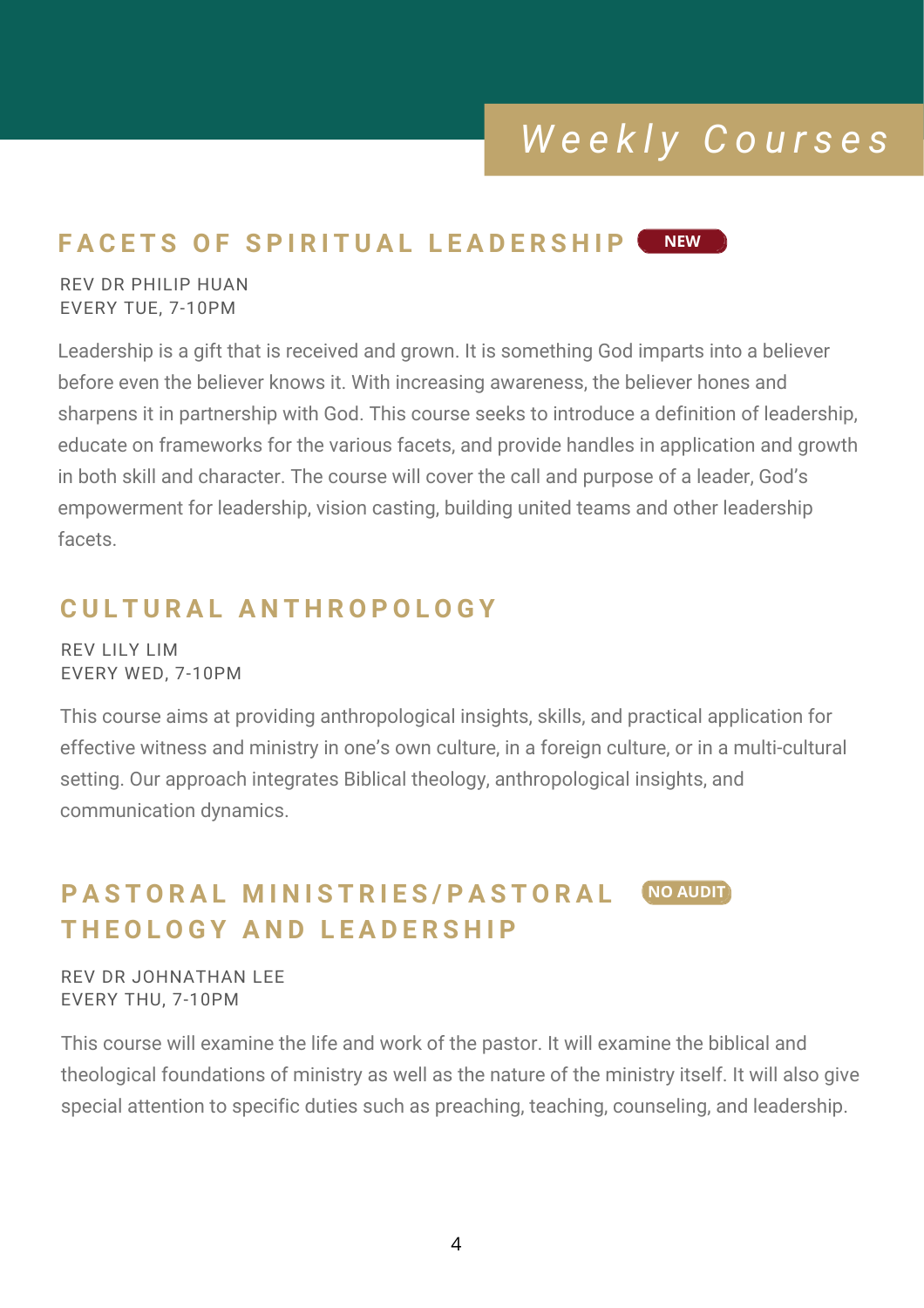## $C$  **H** RISTIAN ETHICS (NO AUDIT

DR ROBERT SEARS EVERY THU, 7-10PM PRE-REQUISITES: 1) FOR SOTE NON-GRADUATE STUDENTS: CHRISTIAN DOCTRINE 2) FOR SOC AND FINAL YEAR SOTE STUDENTS ONLY

This course will provide students with the foundation of Christian ethics and its underlying theological convictions, its understanding of the nature of the good and of the moral self, and the criteria for ethical judgments. These Christian ethical components are examined against the background of both historic and contemporary philosophical alternatives. Careful attention is then given to the application of Christian ethical principles and models to specific contemporary ethical issues, both personal and social.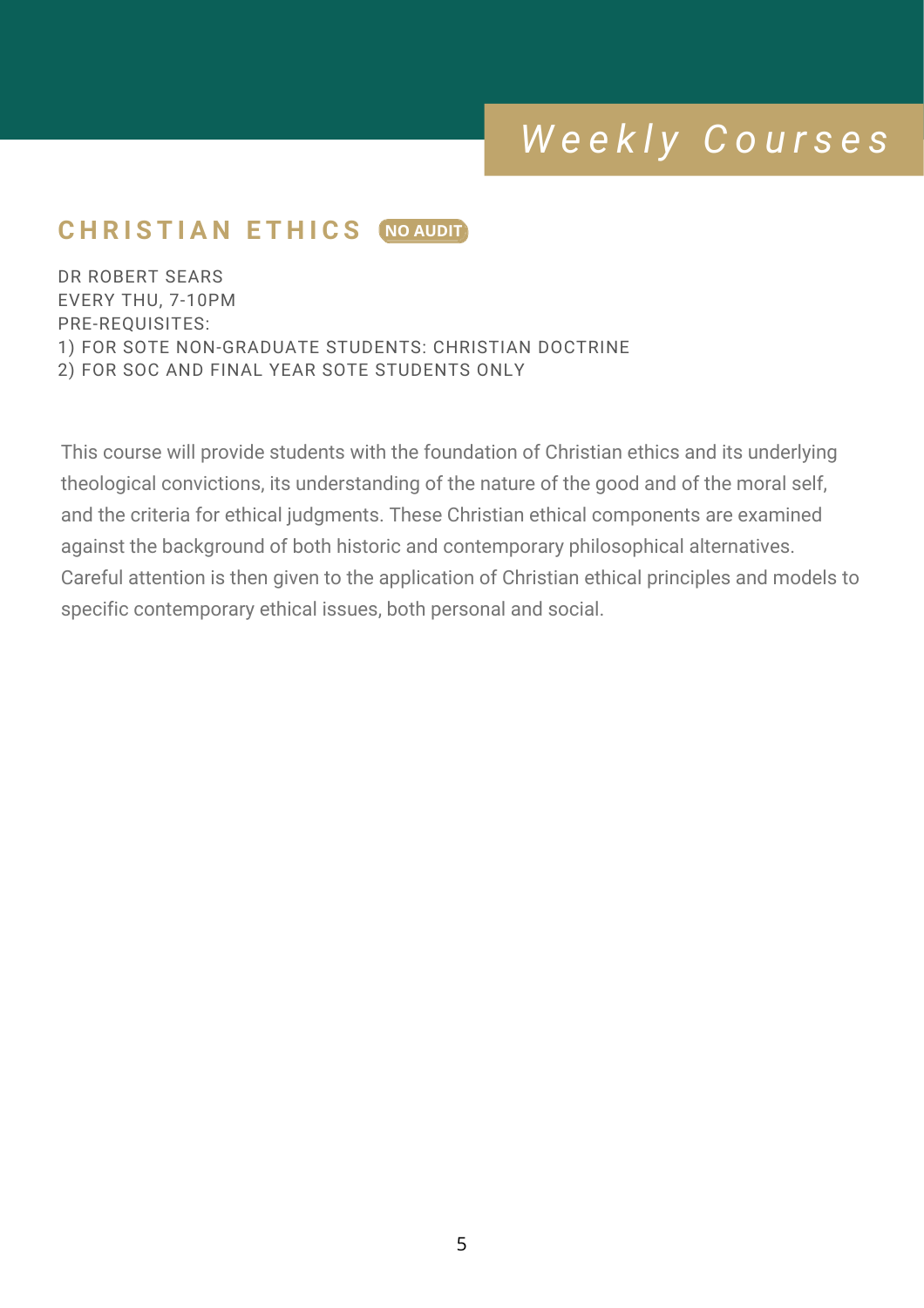## *B l o c k C o u r s e s*

### **B I B L I C A L W O R S H I P**

REV DAPHNE JUNE LAU SEP 9, 10, 16, 17 & 24 FRI: 8.30AM-5.30PM | SAT: 8.30AM-1PM

This course provides students with a deeper understanding of the theology of worship from a biblical perspective. As they explore the fundamentals of worship found in the Old and New Testaments, students will gain an appreciation of the elements required in worship and its various expressions in the local church today.

SOTE

#### **T H E G R E C O - R O M A N W O R L D O F T H E N E W T E S T A M E N T E R A NEW**

REV DR BABU IMMANUEL OCT 14, 15, 21, 22 & 29 FRI: 8.30AM-5.30PM | SAT: 8.30AM-1PM PRE-REQUISITE: NEW TESTAMENT SURVEY/FOUNDATIONS

The Greco-Roman World of the New Testament Era explores the historical, social, cultural, political, economic, and religious aspects of the Greco-Roman world crucial for the understanding of the New Testament and the early Christian communities. A broader understanding of the Greco-Roman world will help in hermeneutically sound interpretation of the New Testament and its intelligent application to the present-day contexts.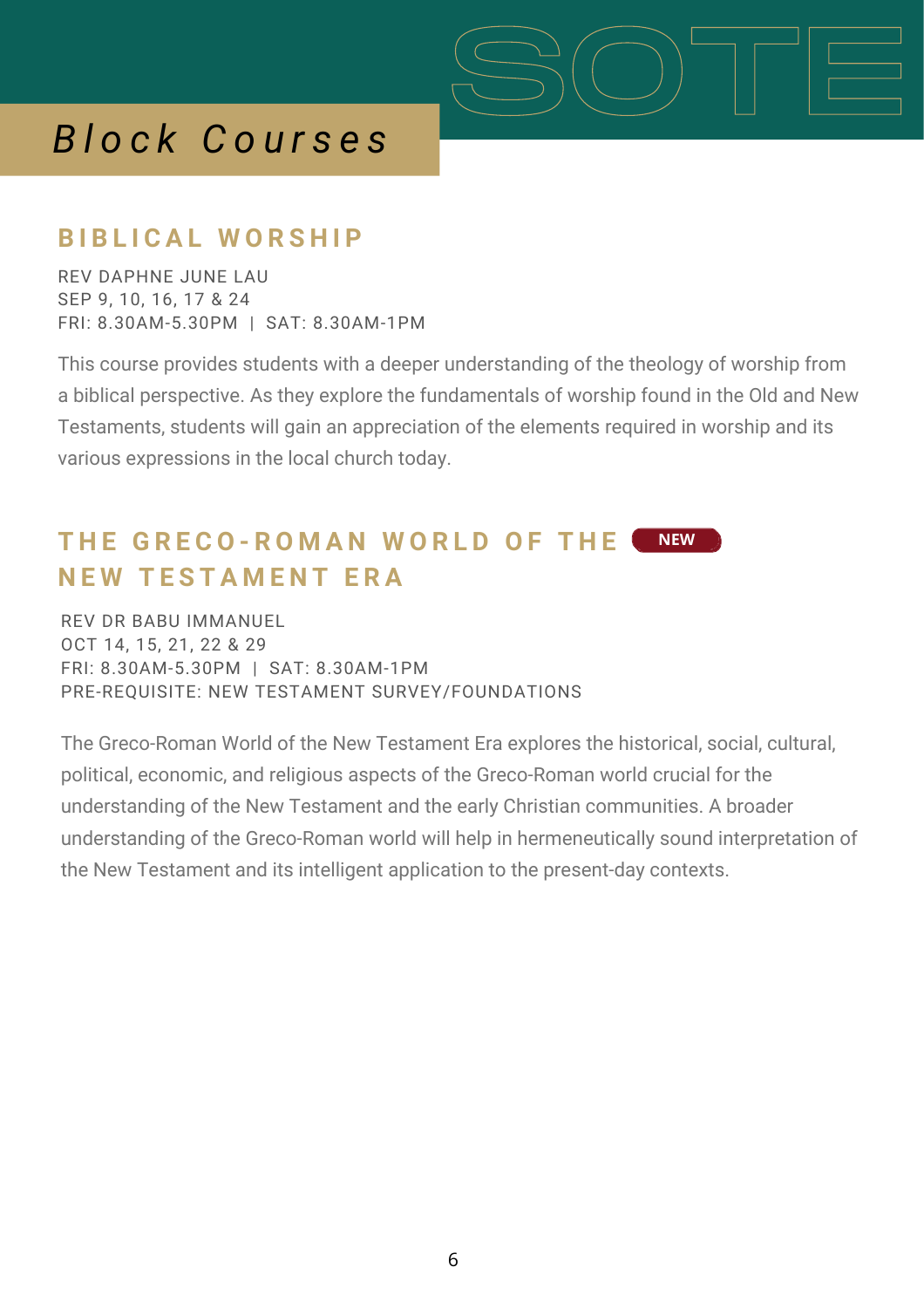## *O n l i n e C o u r s e s*

## THEOLOGICAL RESEARCH AND WRITING

#### REV DR LAM EE LIN

This course introduces students to the nature and process of theological research and writing. Students will learn about "thinking theologically", research methodology, academic writing, proper use and citation of sources, avoiding plagiarism, and academic style.

### **N E W T E S T A M E N T F O U N D A T I O N S**

#### REV DR BABU IMMANUEL

This course is a study of the New Testament in the context of the history and culture of its time. The main themes and teachings of each book will be explored in relation to the ongoing revelation of God's plan.

## $S$  **YSTEMATIC THEOLOGY II**

#### DR ROBERT SEARS

This course will introduce students to the person and work of Jesus Christ, the nature of the human person, sin, and the concept of salvation. Toward these goals, the course will examine important Christological controversies of the fourth and fifth centuries, as well as an understanding of the Protestant Reformers. Students will be equipped with an understanding of the objective work of Christ in redemption as it relates to the human condition and an understanding of the subjective work of salvation.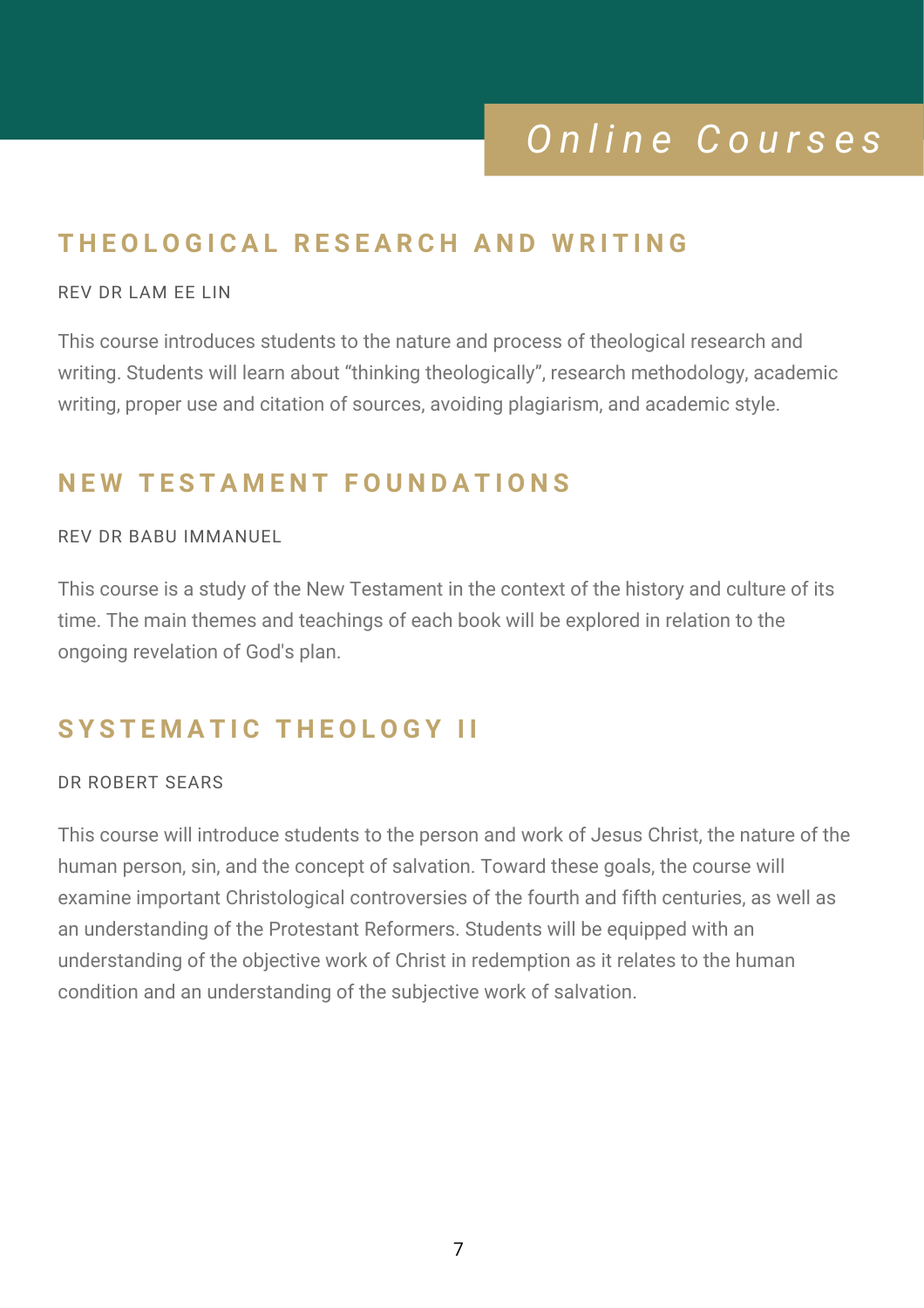# *O n l i n e C o u r s e s*

## **P E N T E C O S T A L S T U D I E S**

### REV DR DENNIS LUM

This course will acquaint students with the Pentecostal heritage and survey the historical development of the Pentecostal movement. Doctrinal issues pertaining to Pentecostalism will be explored.

## **W O R L D R E L I G I O N S**

### REV LILY LIM

This course explores the historical, textual, and lived dimensions of world religions including Buddhism, Hinduism, Islam, Judaism and Chinese religions. Special emphasis includes the study of both the formal religious teachings and the experiential aspects for students to critically appreciate and appropriately engage these world religions in everyday life.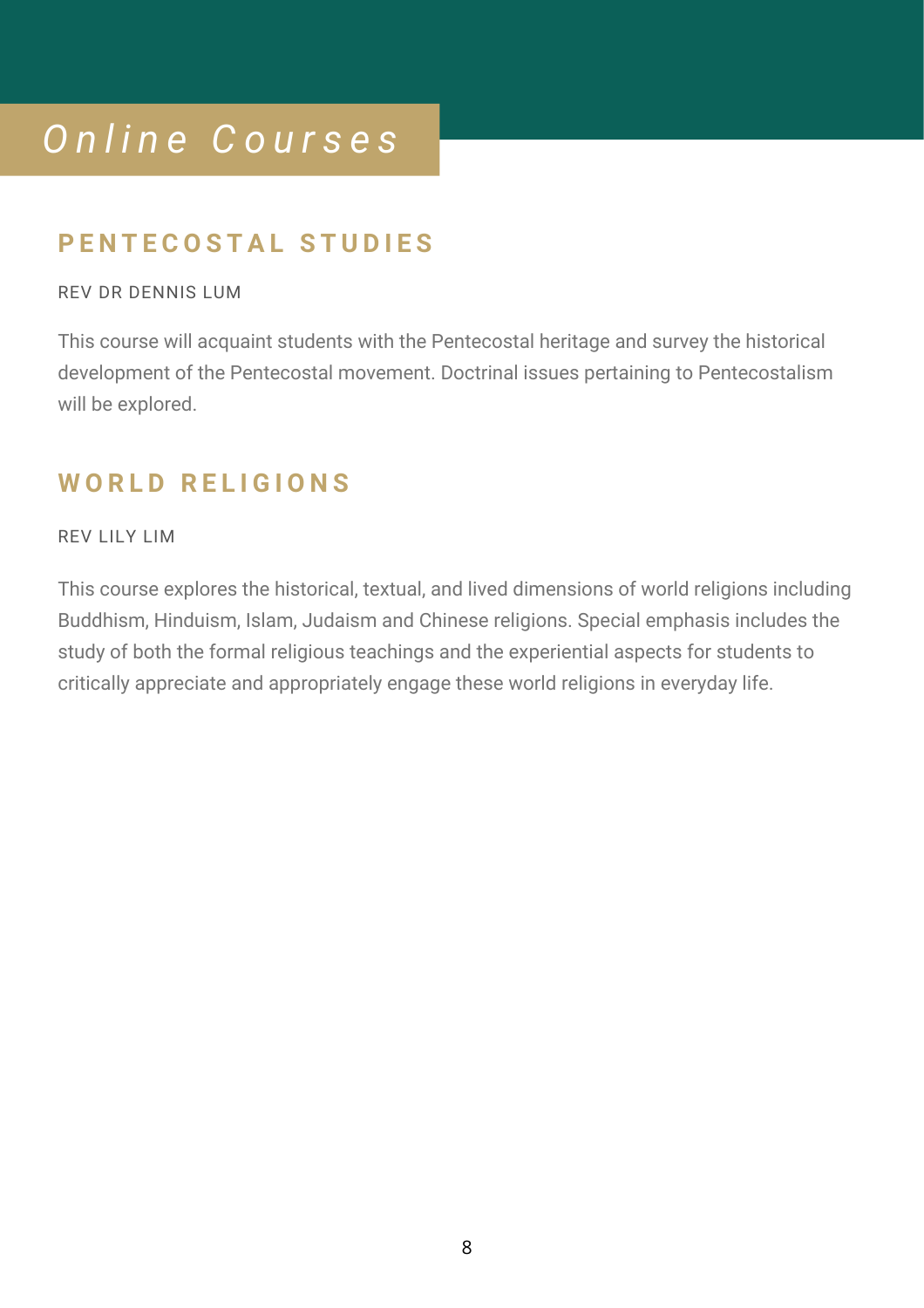# Admission Application

- Log on to this link to apply online: <https://apply.tca.edu.sg/>
- Alternatively, scan the QR code on the right to apply online
- TCA College reserves the right to close a class or cancel a course
- Application closing dates for Term 3:



| <b>INTERNATIONAL</b><br><b>APPLICANTS</b> | <b>LOCAL APPLICANTS</b> | <b>APPLICANTS FOR</b><br><b>ONLINE PROGRAMS</b> |
|-------------------------------------------|-------------------------|-------------------------------------------------|
| Aug 31<br>(For 2023 Term 1 classes)       | un 30                   | Jun 30                                          |

*Note: Current students are to register for new courses via myTCA.*

## F e e s

Fees stated here are only valid for the present academic year. Fees are listed in Singapore dollars and payable each term based on the number of credits taken for the term.

#### APPLICATION FEE (NON-REFUNDABLE)

| <b>INTERNATIONAL</b><br><b>APPLICANTS</b> | <b>LOCAL APPLICANTS</b> |                                     | <b>APPLICANTS FOR</b><br><b>ONLINE PROGRAMS</b> |
|-------------------------------------------|-------------------------|-------------------------------------|-------------------------------------------------|
| \$101.20                                  | \$71.20                 |                                     | \$71.20                                         |
| <b>TUITION FEES</b>                       |                         |                                     |                                                 |
| <b>UNDERGRADUATE PROGRAMS</b>             |                         | <b>GRADUATE PROGRAMS</b>            |                                                 |
| 3 credits: \$329.10<br>Audit: \$220.10    |                         | 3 credits: \$470<br>Audit: \$220.10 |                                                 |

*Note: Each course is worth 3 credits unless otherwise stated.*

Please refer to the College's website for full details on financial information and admission requirements.

Students are to purchase textbooks on their own.

### **F o r P a s t o r s a n d T C A A l u m n i**

TCA College offers a **free onsite audit course** per year under the School of Theology to all pastors and TCA alumni. To apply, please write to **admin@tca.edu.sg**